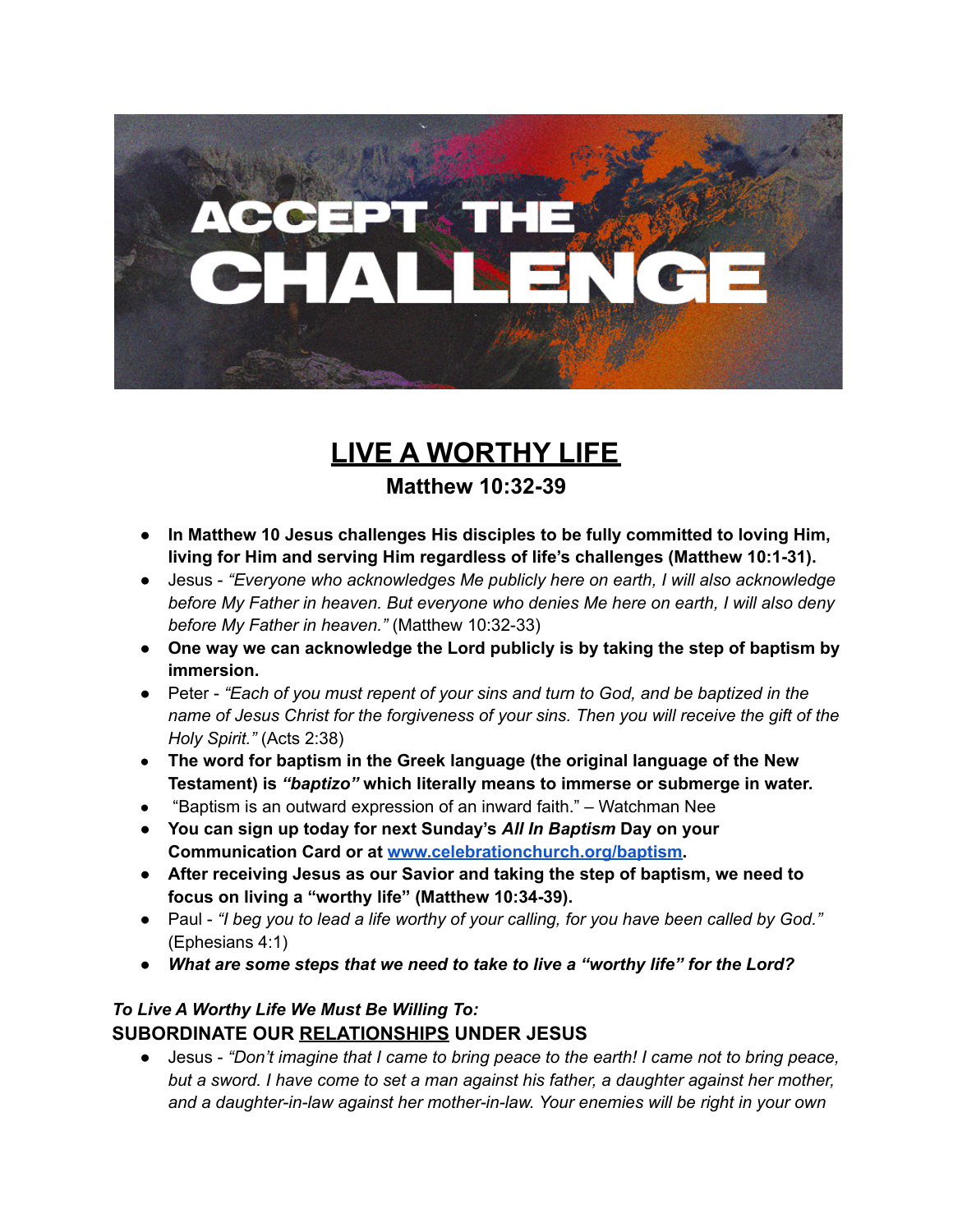*household! If you love your father or mother more than you love Me, you are not worthy of being Mine; or if you love your son or daughter more than Me, you are not worthy of being Mine."* (Matthew 10:34-37)

- **● We shouldn't misunderstand Jesus, because God's Word says** *Jesus Followers* **are to love our family members, even when we experience conflict with them.**
- "Children are a gift from the Lord; they are a reward from Him . . and are like arrows in a *warrior's hands. How joyful is the man whose quiver is full of them!"* (Psalm 127:3-5)
- Jesus "Beware that you don't look down on any of these little ones. For I tell you that in *heaven their angels are always in the presence of My heavenly Father."* (Matthew 18:10)
- *"You husbands must love your wives and never treat them harshly."* (Colossians 3:17)
- *"Older women must train the younger women to love their husbands and their children."* (Titus 2:4)
- **● We need to understand Jesus' words, as He clearly tell us that we are to love Him more than anyone or anything else.**
- Jesus *"The most important commandment is this: You must love the Lord your God with all your heart, all your soul, all your mind, and all your strength."* (Mark 12:29-30)
- *Who is really #1 in my life – my spouse, children, friends, my boss, my football team, myself or \_\_\_\_\_\_\_\_\_\_\_\_?*

## *To Live A Worthy Life We Must Be Willing To:* **SUFFER ANY HARDSHIP FOR JESUS**

- Jesus *"If you refuse to take up your cross and follow Me, you are not worthy of being Mine."* (Matthew 10:38)
- **To most people the Cross is a nice decoration but in Jesus' day it was an instrument of death.**
- **Jesus was using the concept of the Cross to show what might be the price of obedience to God.**
- Paul *"To me, living means living for Christ, and dying is even better."* (Philippians 1:21)
- **● Self-preservation is one of our strongest impulses, but even that must not come before our devotion to Jesus.**
- **● Sometimes becoming a follower of Jesus means: 1) your family will disown you, 2) your "friends" will make fun of you, and/or 3) your boyfriend/girlfriend will break up with you.**
- *●* Paul *"I have been crucified with Christ and I no longer live, but Christ lives in me. The* life I now live in the body, I live by faith in the Son of God, who loved me and gave *himself for me."* (Galatians 2:20)
- *What "hard steps" do I need to be willing to take to become a better follower of Jesus?*

## *To Life A Worthy Life We Must Be Willing To:* **SURRENDER OUR LIFE COMPLETELY TO JESUS**

• Jesus - "If you cling to your life, you will lose it; but if you give up your life for Me, you will *find it."* (Matthew 10:39)